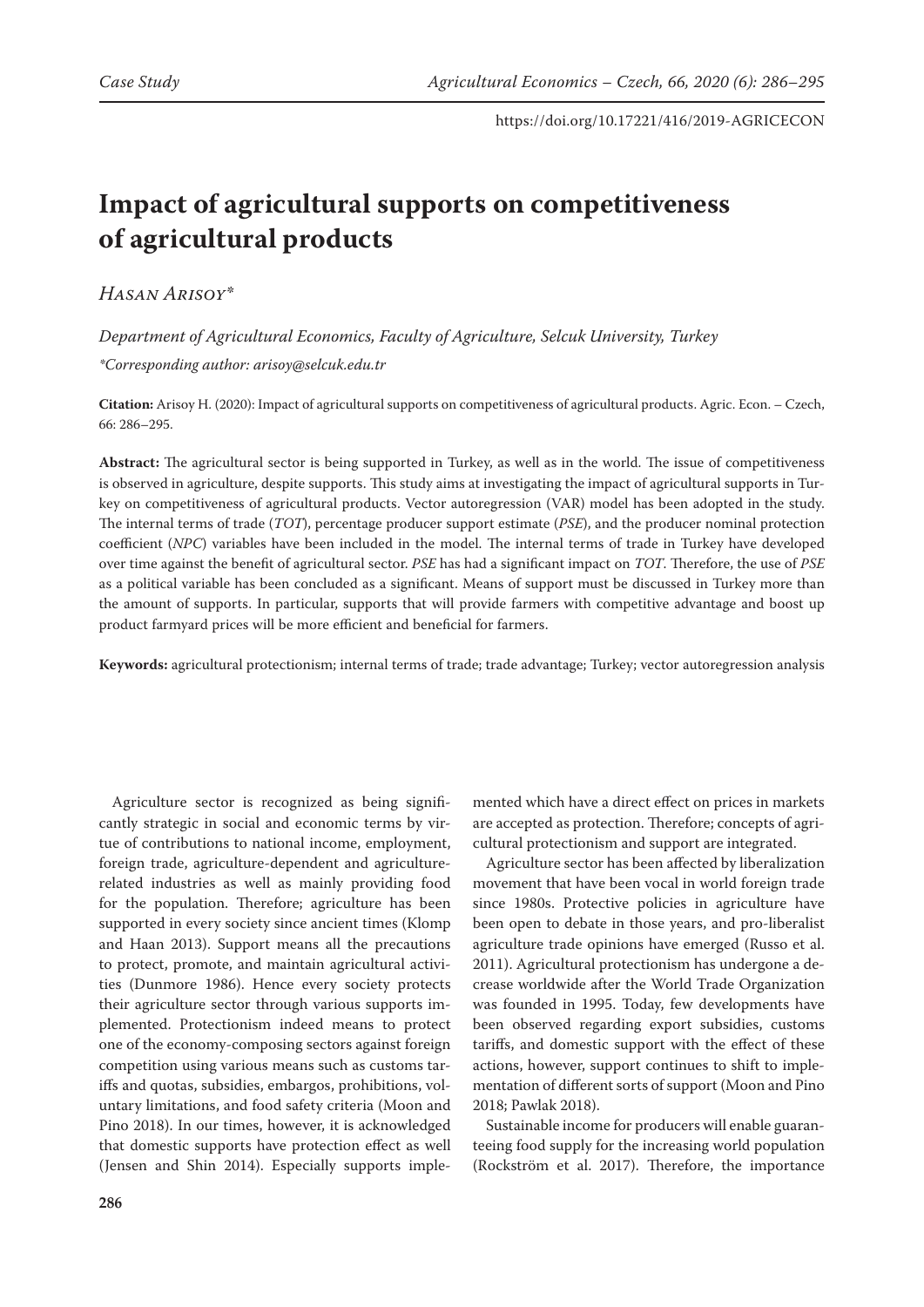of agricultural support is growing, even though support tools implemented vary and change in the world and in Turkey.

Liberal economy policies have been adopted in Turkey after the 1980s, as it occurred in the rest of the world. It is possible to state that agriculture supports advanced as of this period, however, producer income did not rise as expected. Per capita income in Turkey in 2018 was recorded at USD 9 632 (TSI 2018). People engaged in agriculture sector currently take approximately one third of this amount.

The concept of internal terms of trade (TOT) is being used in order to track changes in purchasing power and wealth of a specific social class, especially rural class. TOT is the best way to specify source transfer between sectors and how sectors are influenced by inflationist development (Hossain 2009). TOT is expected to occur in favour of agriculture, to balance the distribution of income between agriculture and other sectors. This is one of the main targets of public supports in agriculture. In Turkey, however, this has been to the contrary of expected. TOT has developed against agriculture, despite fluctuations in time. Therefore, there is capital transfer from agriculture toward other sectors through TOT.

There are some researches that evaluated the effect of agricultural supports. These studies in general associate agricultural support to trade in production and agricultural sustainability. Spicka et al. (2019) highlighted the concept of economic sustainability in agricultural enterprises and the importance of public supports. Arisoy et al. (2017) examined economic sustainability in terms of enterprise sizes and determined that public supports are insufficient for small enterprises. Benavides-Perales et al. (2018) analysed agricultural production dynamics using vector autoregression (VAR) model as of periods. They highlighted the importance of public supports and agricultural foreign trade. Erokhin et al. (2014), Smutka et al. (2016), and Yang (2017) emphasized the necessity of supporting the agricultural sector. In these studies, they debated the effects of the restrictions for agricultural supports imposed on developing countries by the World Trade Organization and aiming at liberalization of trade.

Studies measuring the effect of support on competitiveness are very limited. In these studies, generally the foreign competition has been emphasized. Tomsik and Rosochatecka (2007) investigated the effect of the change in the agricultural support system in Finland on the producer competition following its accession to the EU. Although the producers in Finland are disadvantaged in terms of competition, there has not been a dramatic decline in agricultural production. Cechura (2008) revealed that financial supports for agriculture increase the competitiveness of producers. The development of an economy can be achieved through a balanced distribution between sectors. Price is the most important determinant of competitiveness. Competitiveness analyses are the most significant when conducted using price effect-measuring criteria, especially TOT.

The agriculture sector is being protected more than others, because of its idiosyncratic structure. There is a competitiveness issue in the agriculture sector nevertheless. This study aims to investigate the influence of agricultural supports on competitiveness of agricultural products.

## **MATERIAL AND METHODS**

**Material.** The main material of this study consists of secondary data of 24 years between 1994 and 2017. Data was gathered from databases such as those of The Organization for Economic Co-operation and Development (OECD 2018), The Food and Agriculture Organization of the United Nations (FAO 2018), Turkish Statistical Institute (TSI 2018).

**Defining variables.** This study aims at revealing the effect of agricultural supports on the competitiveness level of producers. We may break down competition into three components of price, quality, and service, where quality influences price. Service is not a determinant in agricultural products. In a country, it is important to specify changes in goods and service prices over time. The more important point here is to evaluate price changes between goods and services. *TOT* is an index indicating price change between agriculture and other sectors. Therefore, *TOT* was included in the model as the main variable that agricultural support influences competitiveness.

Other variables included in the model are percentage producer support estimate (%*PSE*) and producer nominal protection coefficient (*NPC*). These variables are used widely to specify country agricultural protection and support levels.

**Internal terms of trade (***TOT***).** The movement of spread between prices earned by farmers and prices paid to industry by farmers specify the course of share/distribution relations between industry capital and farmer. This spread is defined as *TOT*. Prices of products grown and supplied to the market by farmers in a specific year are compared to material prices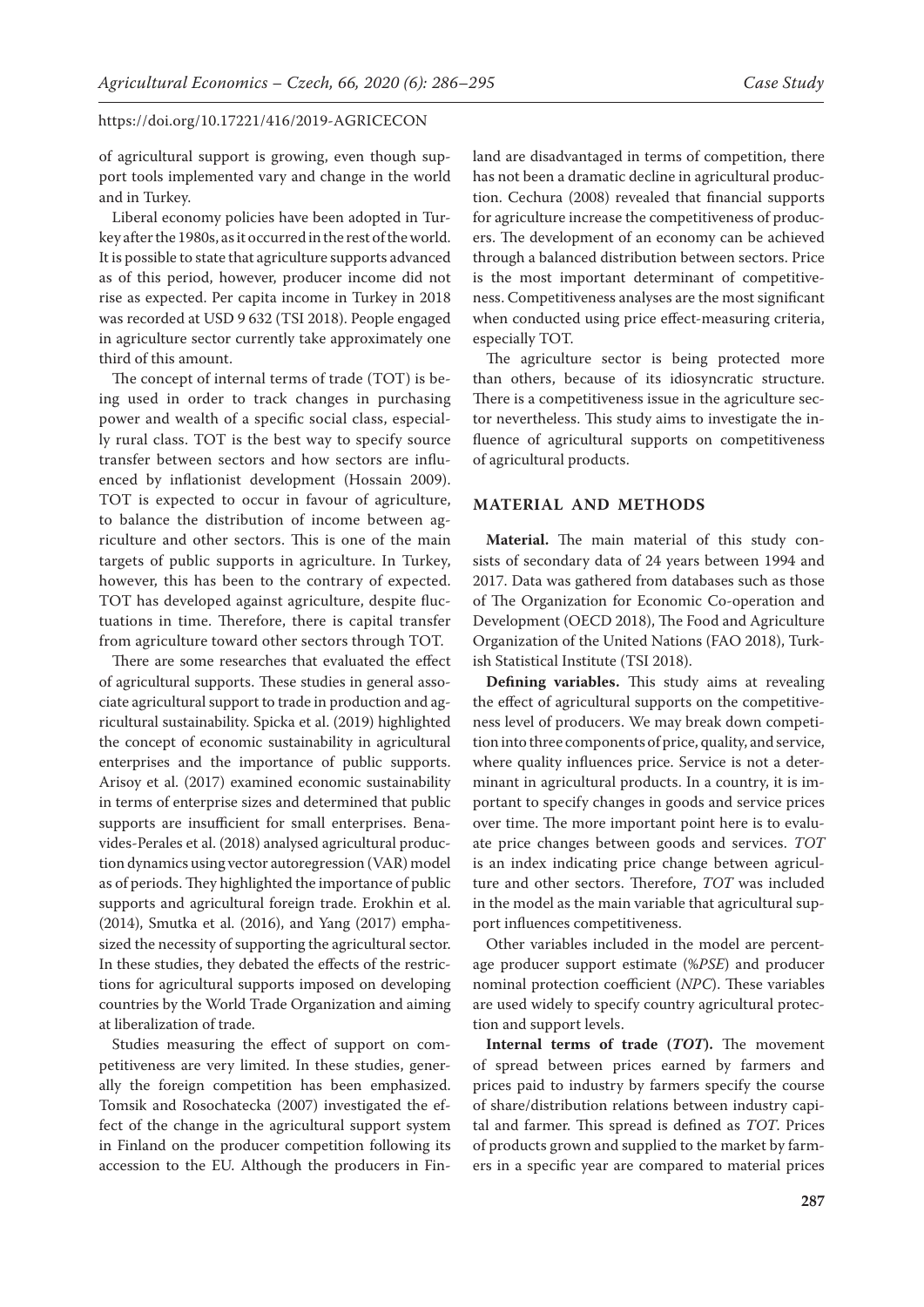purchased by those farmers for their own needs or reproducing the supplied goods, and if for example, there is a drop in goods sold by the farmer, it is concluded that the farmer faces an income and wealth loss (Fohlin et al. 1989). *TOT*, on the other hand, reflects purchas-

*TOT* is formalized as:

goods and services.

$$
TOT = P_t / P_s \tag{1}
$$

ing power of agricultural products compared to other

where:  $TOT$  – internal terms of trade;  $P_t$  – index of prices gathered by farmer, average annual change of farmer product sales prices on the farm (all primary crops and livestock products and commodity groups e.g. cereals, fruits and vegetables);  $P_s$  – index of prices paid by farmer, average annual change in farmer agricultural needs such as seeds, fertilizers, pesticide, diesel oil, tractors, and other consumption needs such as communications, clothing, and household goods.

As there are many goods and services sold and purchased by farmers, index numbers are used to define prices. Agriculture and product group indices of FAO are used in prices earned by farmer. *CPI* (consumer price index) industry index rates obtained by TSI are used in prices paid by farmer. Change in domestic terms of trade is measured according to a base year. The year 2003 was the base year in the measurements.

**Percentage producer support estimate (%***PSE***).**  *PSE* is a support criterion used widely by OECD. It defines the annual monetary value of transfers from consumers and taxpayers to producers. All transfers from consumers and taxpayers to producers are measured along with direct market price support to producers (OECD 2018).

%*PSE* indicates the share of *PSE* in agricultural Gross Production Value (GPV). It defines the rate of support within the production value gained by producers (Spoerer 2015; OECD 2018).

$$
\%PSE = \frac{PSE}{GPV} \times 100 = \frac{PSE}{PV + BOT} \times 100\tag{2}
$$

where: *PSE –* producer support estimate; *GVP –* gross production value; *PV –* production value; *BOT –* budget and other transfers (coupled payments, input supports, decoupled direct payments).

**Producer nominal protection coefficient (***NPC***).**  *NPC* is obtained by dividing prices gained as a result of average farmyard prices producers gain plus coupled payments by border reference prices; which means

## https://doi.org/10.17221/416/2019-AGRICECON

the ratio of farm price including coupled payment to the border reference price (OECD 2018). For example, if *NPC* is calculated as 1.10, it indicates farmers generally get 10% more than what is defined by the international market level. Therefore, this rate larger than 1 indicates that agriculture is supported, while the rate smaller than 1 indicates that agriculture is taxed.

$$
NPC = \frac{PP + CDP}{BRP} \tag{3}
$$

where: *NPC* – producer nominal protection coefficient; *PP –*  product price; *CDP* – coupled direct payments; *BRP* – border reference price.

**Unit root test.** In a time series, the issue of whether or not include the unit root is considerably important. Unit root test is a way widely used to examine stability. The most important assumption in regression analysis including time series data is that the time series under consideration is stable.

$$
Y_t = \rho Y_{t-1} + et \tag{4}
$$

where:  $Y_t$  – investigating variable for unit root;  $Y_{t-1}$  – lag variable of  $Y_i$ ;  $et$  – error term.

Hypotheses to investigate the stability of  $Y_t$  are as follows:

$$
H_0: |\rho| \ge 1
$$
  

$$
H_1: |\rho| < 1
$$

 $|\rho|$  < 1 converges to a stable time series when  $Y_t$  time series  $t \rightarrow \infty$  while  $|\rho| \ge 1$  indicates the time series is not stable (Dickey and Fuller 1981).

**Finding VAR delay value.** The main issue in using expanded Augmented Dickey Fuller (ADF) test is the selection of delay length. The strength and size specifications of ADF test are considerably sensitive to the delay number included in the model. The aim here is to include enough error term to eliminate auto-correlation.

**Vector autoregression (VAR) analysis.** VAR model permits to include in the analysis multiple variables with their past values, and every equation is solved using Least Squares Method. This model was developed for simultaneous equation systems (Sims 1980). There are no limitations in such models making interiorexterior distinctions between variables. Model operates all variables simultaneously, and examines them in integrity. Variables may be used even if not stable on the same level. Strong estimations regarding the future are enabled by including delayed values of dependent variables. VAR model is formulated with two variables as follows (Gujarati 2009):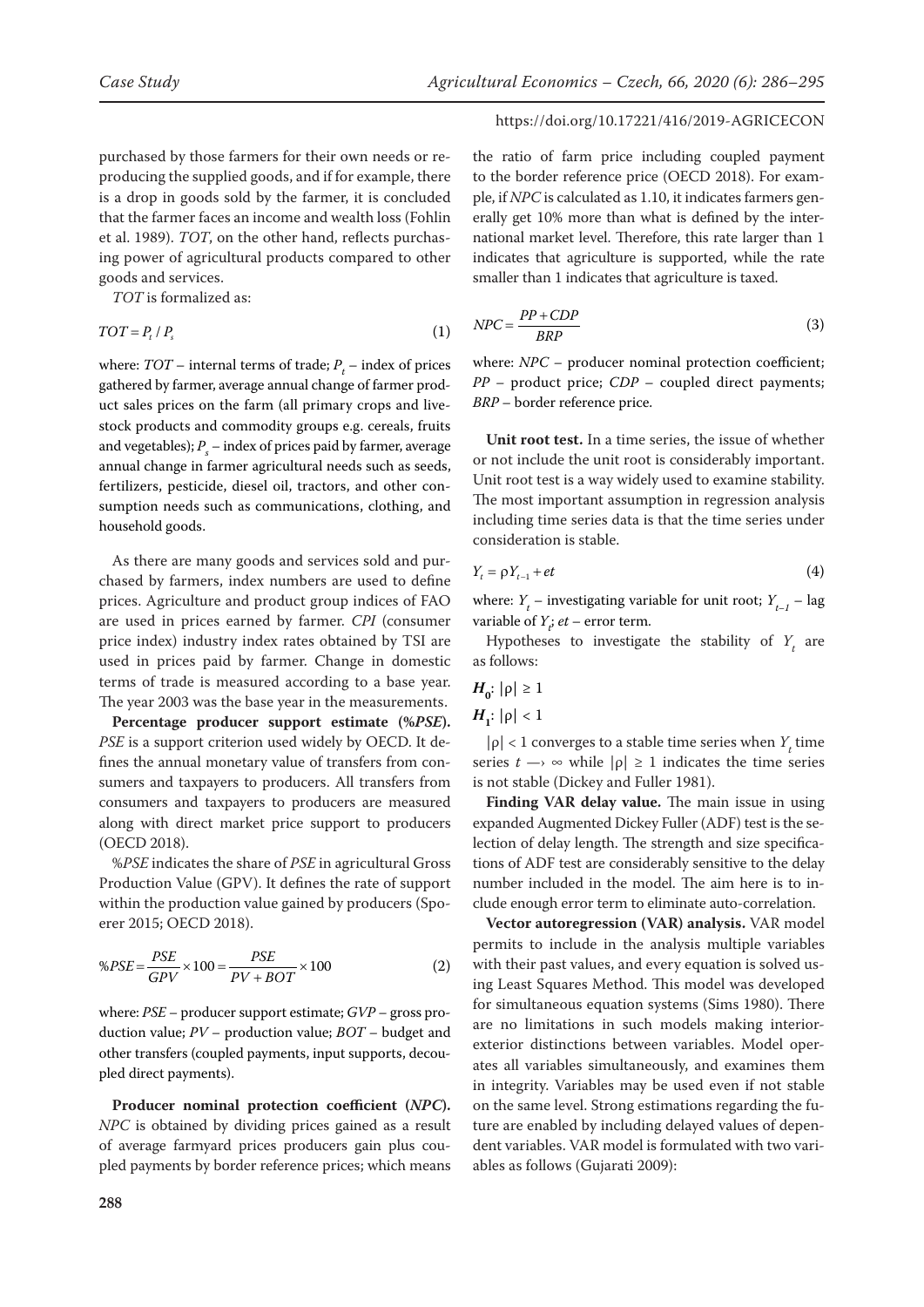$$
y_{t} = \alpha + \sum_{i=1}^{p} \beta_{i} y_{t-1} + \sum_{i=1}^{p} \gamma_{i} x_{t-1} + \varepsilon_{1t}
$$
 (5)

$$
x_{t} = \alpha' + \sum_{i=1}^{p} \theta_{i} y_{t-1} + \sum_{i=1}^{p} \gamma_{i} x_{t-1} + \varepsilon_{1t}
$$
 (6)

where:  $x_t$  – other variables in the model;  $\alpha$  – constant term; *p* – delay length; ε – error term (Lütkepohl 2011).

**Impulse-response analysis.** Impulse-response functions are obtained after convenient delay lengths are found in VAR system. Impulse-response functions reveal the effect of shocks on variables, and what kind of effect do they have and when, through tables or graphs. This operation enables us to understand in which variable shocks occur, and how will variables respond to these shocks. In order to specify how shocks will occur, first of all, movements of variables in 10 periods are examined. Responses from other series are revealed with the help of graphs, versus 1-unit change in those shocks occurred in series. Same results may be revealed as tables. Columns display the variables where shocks occur, while rows display responses from the variables against these shocks (Phillips and Tzavalis 2007).

**Variance decomposition analysis.** Variance decomposition investigates the rate of percentage of change as self-variable-originated and other variable-origi-

nated. If the change percentage nearest to a hundred is originated from the variable itself, it is defined as exterior variable. Sorting the variables is considerably important in this analysis. Sorting is done from exterior to interior. Variance research is the second function aimed at in VAR (Callen and Segal 2004).

## **RESEARCH FINDINGS**

**Turkey's agricultural trade.** Turkey is an important agricultural country, with approximately three million agricultural enterprises. Average enterprise size is 6 hectares and total agricultural area is 23.2 million hectares. 47% of this area is allocated to cereals. Turkey has a wide range of products due to its ecological advantages. Furthermore, there are more than 80 cultivated plants produced economically. Turkey is the world leader in production of hazelnuts, cherries, apricots, and figs (TSI 2018).

Export value of agricultural products is USD 5.6 billion (USD 17.7 billion with food products), import value is USD 9.3 billion (USD 12.8 billion with food products) in Turkey (TSI 2018). Important agricultural products in Turkey's foreign trade are shown in Table 1. Similarly, Turkish hazelnuts, dried figs, and dried apricots are world leaders in terms of export rankings.

Table 1. Basic export and import agricultural products of Turkey (2017)

| Export products       | Production<br>amount(t) | Share in world<br>production $(\%)$ | Rank in world<br>production | Export value<br>(thousand USD) | Share in world<br>exports $(\%)$ | Rank in world<br>exports |
|-----------------------|-------------------------|-------------------------------------|-----------------------------|--------------------------------|----------------------------------|--------------------------|
| Hazelnuts (shelled)   | 675 000                 | 67.09                               | 1                           | 1 068 958                      | 62                               | 1                        |
| Fig                   | 305 689                 | 26.52                               |                             |                                |                                  |                          |
| Dry fig               |                         |                                     |                             | 298 505                        | 59                               | 1                        |
| Apricot               | 985 000                 | 23.14                               |                             | 44 188                         | 12                               | 4                        |
| Dried apricots        |                         | -                                   |                             | 266 879                        | 58                               | 1                        |
| Cherries              | 627 132                 | 25.67                               |                             | 159 042                        | 7                                | 4                        |
| Eggs                  | 1 205 075               | 1.50                                | 9                           | 375 790                        | 11                               | 3                        |
| Mandarins             | 1550469                 | 4.64                                | 3                           | 334 432                        | 7                                | 3                        |
| Lentils               | 430 000                 | 5.66                                | 3                           | 236 112                        | 10                               | 3                        |
| Lemons                | 1 007 133               | 5.85                                | 6                           | 292 113                        | 8                                | 5                        |
| Import products       | Production<br>amount(t) | Share in world<br>production $(\%)$ | Rank in world<br>production | Import value<br>(thousand USD) | Share in world<br>imports $(\%)$ | Rank in world<br>imports |
| Cattle                | 14 080 155              | 0.94                                | 23                          | 1 1 5 8 8 7 5                  | 12.34                            | 3                        |
| Wheat                 | 21 500 000              | 2.79                                | 11                          | 1 043 327                      | 2.35                             | 13                       |
| Soybean               | 140 000                 | 0.04                                | 32                          | 947 920                        | 1.51                             | 11                       |
| Maize                 | 5 900 000               | 0.52                                | 21                          | 425 673                        | 1.27                             | 20                       |
| Tobacco (unprocessed) | 80 000                  | 1.23                                | 15                          | 392 897                        | 3.31                             | 9                        |
| Sunflower seeds       | 1964385                 | 4.10                                | 7                           | 356 471                        | 9.16                             | 1                        |

Source: FAO database (2020)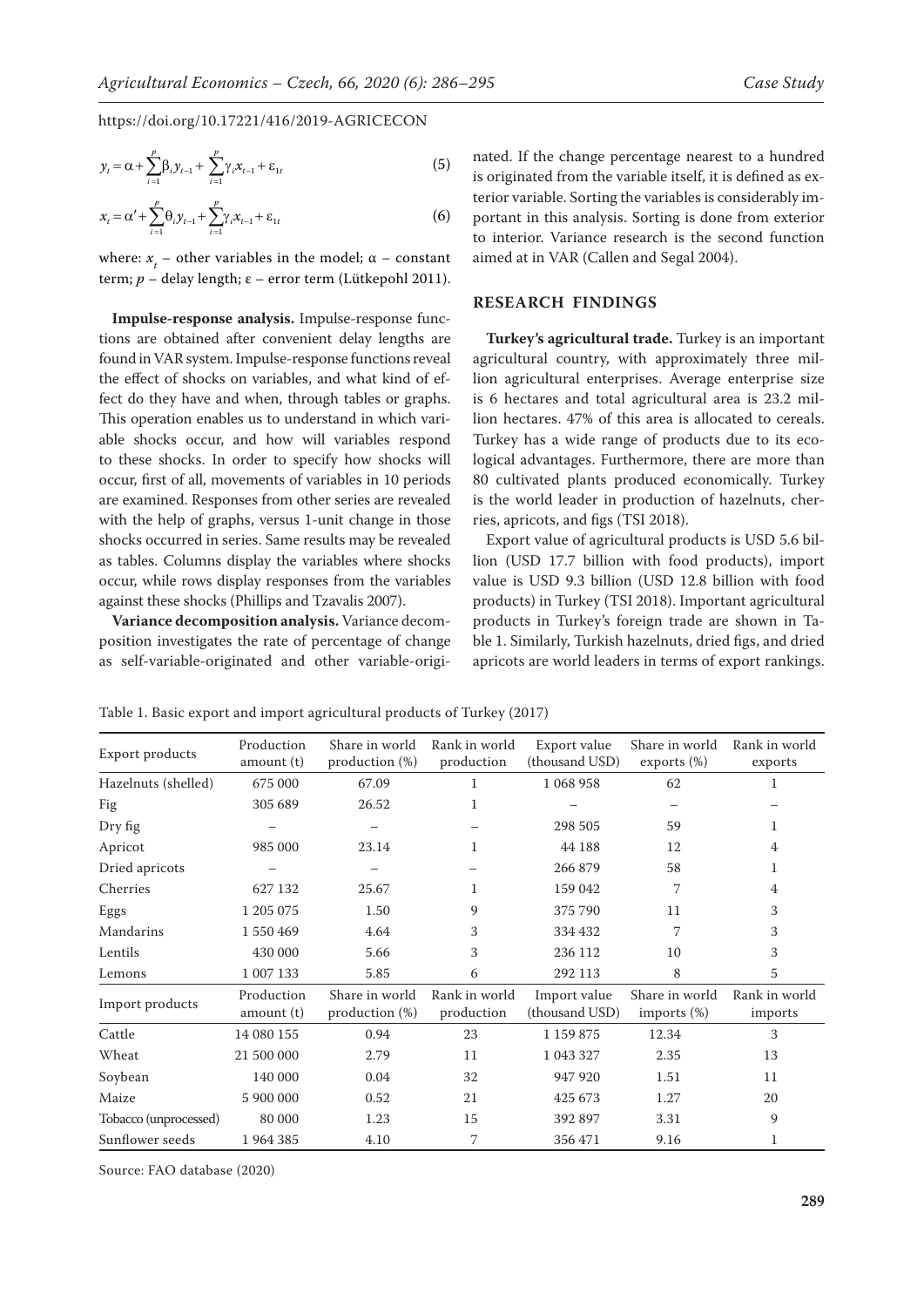Turkey accounts for more than half of the world's total export value of these products as well.

The main imported agricultural products in Turkey are cattle, wheat, soybeans, maize, tobacco and sunflower (Table 1).

**Findings of model variables.** In the scope of this study, *TOT*, %*PSE*, and *NPC* variables were used for VAR model conducted. FAO price indices were used in respect to general agricultural products and various agricultural product groups to specify the prices earned by farmer, calculating *TOT*. *CPI* indexes were used in the prices paid for farmer's own needs or purchased input for reproduction.

Except for several years following the 2001 economic crisis in Turkey (2002–2004), and several years following the 2007 world economic crisis (2008, 2010, 2014), *TOT* have developed at expense of agriculture. *TOT* was calculated in terms of important product groups as well. The picture seems negative in respect of product groups. This negative picture is more obvious especially in animal products and citruses (Table 2).

## https://doi.org/10.17221/416/2019-AGRICECON

Agricultural support is defined as the annual monetary value of gross transfers to agriculture from consumers and taxpayers arising from government policies that support agriculture, regardless of their objectives and economic impacts. This indicator includes the total support estimate (*TSE*), measured as a percentage of GDP, the producer support estimate (*PSE*), measured as a percentage of gross farm receipts, the consumer support estimate (*CSE*), measured as a percentage of agricultural consumption, and the general services support estimate (*GSSE*), measured as a percentage of total support. *TSE* transfers represent the total support granted to the agricultural sector, and consist of producer support (*PSE*), consumer support (*CSE*) and general services support (*GSSE*). *PSE* transfers to agricultural producers are measured at the farm gate level and comprise market price support, budgetary payments and the cost of foregone revenue. *CSE* transfers from consumers of agricultural commodities are also measured at the farm gate level. If negative, the *CSE* measures the burden (implicit tax) on consumers through

Table 2. Internal terms of trade (%)

| Year | Agriculture | Cereals | Citrus | Pulse  | Oil crops | Edible animals | Meat   | Milk   |
|------|-------------|---------|--------|--------|-----------|----------------|--------|--------|
| 1994 | 132.65      | 104.50  | 133.72 | 116.11 | 92.49     | 168.22         | 213.06 | 131.35 |
| 1995 | 130.19      | 117.54  | 154.43 | 159.43 | 89.08     | 155.90         | 175.80 | 136.46 |
| 1996 | 123.67      | 137.43  | 158.60 | 113.66 | 94.24     | 136.05         | 140.30 | 127.01 |
| 1997 | 120.00      | 123.47  | 138.15 | 93.98  | 83.86     | 126.82         | 124.38 | 127.55 |
| 1998 | 122.19      | 110.45  | 125.61 | 99.18  | 78.02     | 133.47         | 132.75 | 141.05 |
| 1999 | 102.55      | 96.27   | 111.01 | 104.68 | 64.53     | 116.51         | 115.20 | 128.57 |
| 2000 | 96.73       | 87.67   | 106.43 | 113.71 | 61.89     | 109.79         | 107.20 | 118.09 |
| 2001 | 89.42       | 88.24   | 92.27  | 104.38 | 79.93     | 91.67          | 83.08  | 101.71 |
| 2002 | 93.02       | 93.78   | 91.69  | 107.12 | 86.67     | 97.23          | 95.13  | 96.85  |
| 2003 | 100.00      | 100.00  | 100.00 | 100.00 | 100.00    | 100.00         | 100.00 | 100.00 |
| 2004 | 100.84      | 103.03  | 104.02 | 100.60 | 95.27     | 102.53         | 100.33 | 104.87 |
| 2005 | 99.57       | 95.11   | 107.22 | 100.83 | 109.23    | 98.56          | 96.20  | 101.41 |
| 2006 | 96.90       | 84.98   | 93.56  | 89.34  | 107.42    | 98.74          | 94.83  | 103.83 |
| 2007 | 98.63       | 92.17   | 102.13 | 91.09  | 107.02    | 97.99          | 98.30  | 97.57  |
| 2008 | 99.69       | 112.09  | 103.01 | 108.61 | 109.51    | 95.65          | 92.83  | 98.20  |
| 2009 | 95.45       | 94.81   | 90.39  | 107.33 | 100.45    | 100.18         | 105.75 | 93.01  |
| 2010 | 101.25      | 89.20   | 86.63  | 97.44  | 98.96     | 109.87         | 123.96 | 98.42  |
| 2011 | 98.86       | 96.07   | 82.32  | 101.74 | 98.84     | 105.46         | 122.90 | 83.37  |
| 2012 | 91.75       | 92.10   | 73.23  | 107.67 | 95.85     | 98.93          | 109.54 | 84.28  |
| 2013 | 84.92       | 92.97   | 60.26  | 92.32  | 76.92     | 89.32          | 95.28  | 83.45  |
| 2014 | 91.07       | 94.49   | 58.74  | 94.00  | 107.16    | 88.16          | 93.09  | 84.57  |
| 2015 | 91.46       | 91.56   | 54.99  | 92.58  | 88.17     | 93.73          | 100.32 | 88.12  |
| 2016 | 89.14       | 87.96   | 57.10  | 108.46 | 92.19     | 93.91          | 105.24 | 82.91  |
| 2017 | 85.96       | 88.08   | 58.48  | 120.56 | 106.38    | 90.34          | 104.45 | 80.05  |

Source: Author's calculation (FAO 2018; TSI 2018)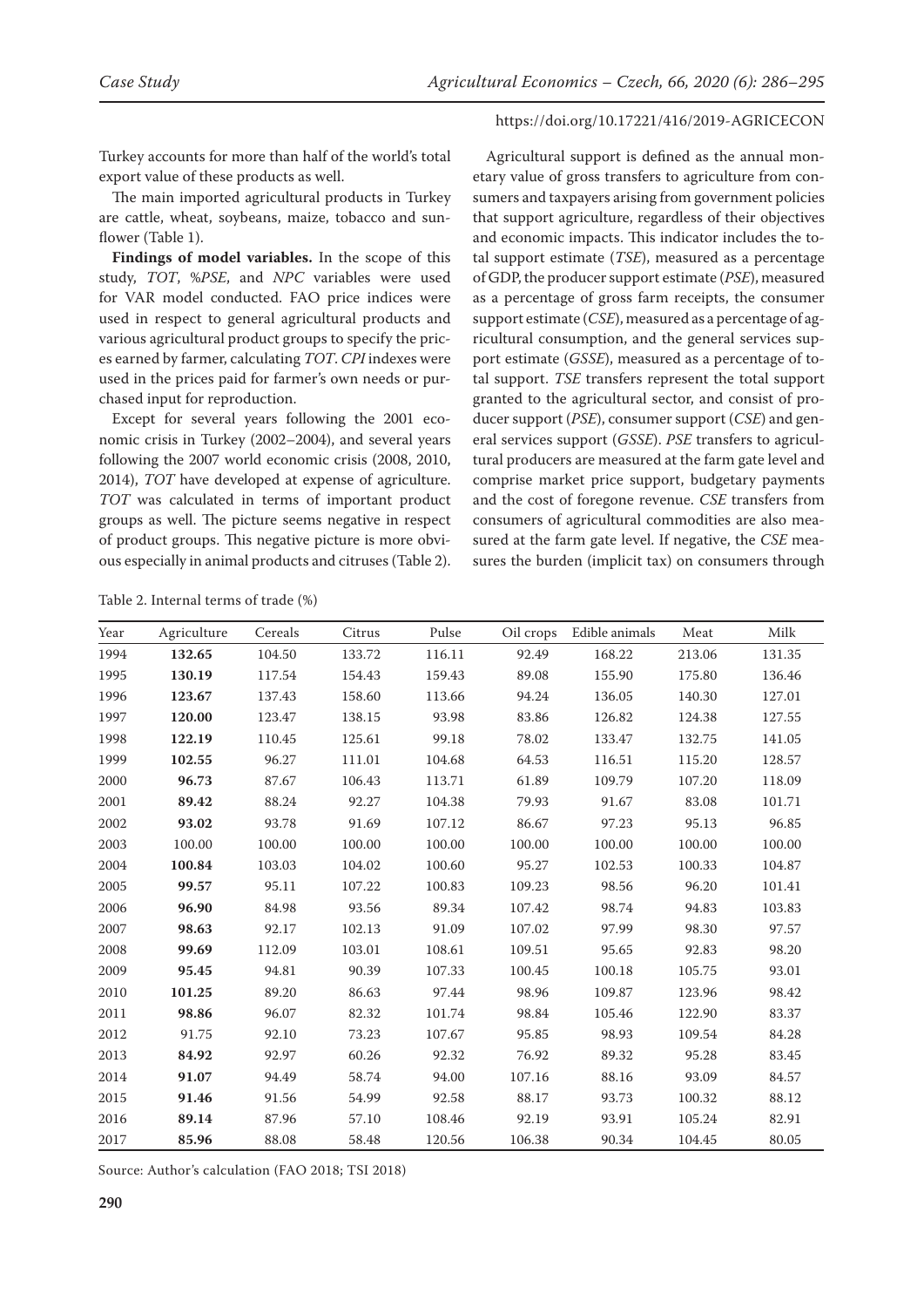| Year | <b>TSE</b> | <b>PSE</b> | <b>CSE</b> | GSSE<br>(million USD) (million USD) (million USD) (million USD) of GDP (%) | TSE % | PSE % of gross<br>farm receipts (%) | CSE % of agricul-<br>tural consumption<br>$(\%)$ | GSSE % of total<br>agricultural<br>support $(\%)$ |
|------|------------|------------|------------|----------------------------------------------------------------------------|-------|-------------------------------------|--------------------------------------------------|---------------------------------------------------|
| 1994 | 6 7 3 1    | 7 1 7 3    | $-5025.6$  | 809.8                                                                      | 4.464 | 27.30                               | $-24.1$                                          | 10.10                                             |
| 2000 | 14 4 5 6   | 9 0 3 6    | $-7449.4$  | 4 2 8 6 .2                                                                 | 4.873 | 32.38                               | $-33.3$                                          | 32.20                                             |
| 2005 | 13775      | 14 4 4 9   | $-10732.3$ | 2671.2                                                                     | 3.408 | 29.02                               | $-27.0$                                          | 15.60                                             |
| 2010 | 20 513     | 24 3 8 3   | $-17486.9$ | 2 7 8 5 .1                                                                 | 3.511 | 29.67                               | $-28.1$                                          | 10.30                                             |
| 2015 | 16 377     | 15 3 15    | $-8789.7$  | 2852.3                                                                     | 2.115 | 23.09                               | $-20.0$                                          | 15.70                                             |
| 2016 | 16868      | 15 968     | $-8299.9$  | 2685.4                                                                     | 2.161 | 24.86                               | $-20.0$                                          | 14.40                                             |
| 2017 | 13 5 45    | 12874      | $-6661.0$  | 2 3 9 5 . 3                                                                | 1.793 | 20.79                               | 16.4                                             | 15.70                                             |

#### Table 3. Agricultural support

*TSE –* total support estimate, *PSE –* producer support estimate, *CSE –* consumer support estimate, *GSSE –* general services support estimate

Source: OECD database (2018)

Table 4. Producer nominal protection coefficients

| Year                | Turkey | OECD total | $EU-28$ | <b>USA</b> |
|---------------------|--------|------------|---------|------------|
| 1994                | 1.279  | 1.364      | 1.396   | 1.078      |
| 2000                | 1.444  | 1.332      | 1.293   | 1.149      |
| 2005                | 1.355  | 1.227      | 1.228   | 1.064      |
| 2010                | 1.377  | 1.116      | 1.041   | 1.023      |
| 2015                | 1.235  | 1.097      | 1.051   | 1.028      |
| 2016                | 1.253  | 1.105      | 1.049   | 1.030      |
| 2017                | 1.189  | 1.099      | 1.044   | 1.032      |
| Average (1994-2017) | 1.316  | 1.210      | 1.193   | 1.059      |

Source: OECD database (2018)

market price support (higher prices) that more than offsets consumer subsidies that lower prices to consumers. *GSSE* transfers are linked to measures creating enabling conditions for the primary agricultural sector through development of private or public services, institutions, and infrastructure. *GSSE* include policies where primary agriculture is the main beneficiary, but does not include any payments to individual producers. *GSSE* transfers do not directly alter producer receipts or costs, or consumption expenditure (OECD 2018).

Table 5. Augmented Dickey Fuller (ADF) test results

| Variables                                        | ADF<br>statistics | Probability |
|--------------------------------------------------|-------------------|-------------|
| Internal terms of trade<br>$(TOT)$ (-1)          | $-4.1595$         | 0.0042      |
| Producer nominal protection<br>coefficient (NPC) | $-2.7064$         | 0.0882      |
| Producer support estimate<br>(PSE)               | $-2.7540$         | 0.0806      |

Source: Author's calculation (FAO 2018; OECD 2018; TSI 2018)

Almost each country in the world supports their farmers within limits of the possible. Agricultural supports awarded in Turkey between 1994–2016 are shown in Table 3. *PSE* data were used, one of the most common and objective support criteria in respect of country comparison. Supports awarded to producers in Turkey in given period increased. %*PSE*, as the ratio of this support in agricultural production value, is more significant. Hence this variable was included

Table 6. Granger causality test results

| Null hypothesis                |         | F-statistic Probability |
|--------------------------------|---------|-------------------------|
| NPC does not Granger cause TOT | 3.77497 | 0.0662                  |
| TOT does not Granger cause NPC | 1.35577 | 0.2580                  |
| PSE does not Granger cause TOT | 1.44547 | 0.2433                  |
| TOT does not Granger cause PSE | 2.63428 | 0.1202                  |
| PSE does not Granger cause NPC | 8.58230 | 0.0083                  |
| NPC does not Granger cause PSE | 1.38522 | 0.2530                  |

*NPC* – producer nominal protection coefficient, *TOT* – internal terms of trade, *PSE* – producer support estimate Source: Author's calculation (FAO 2018; OECD 2018; TSI 2018)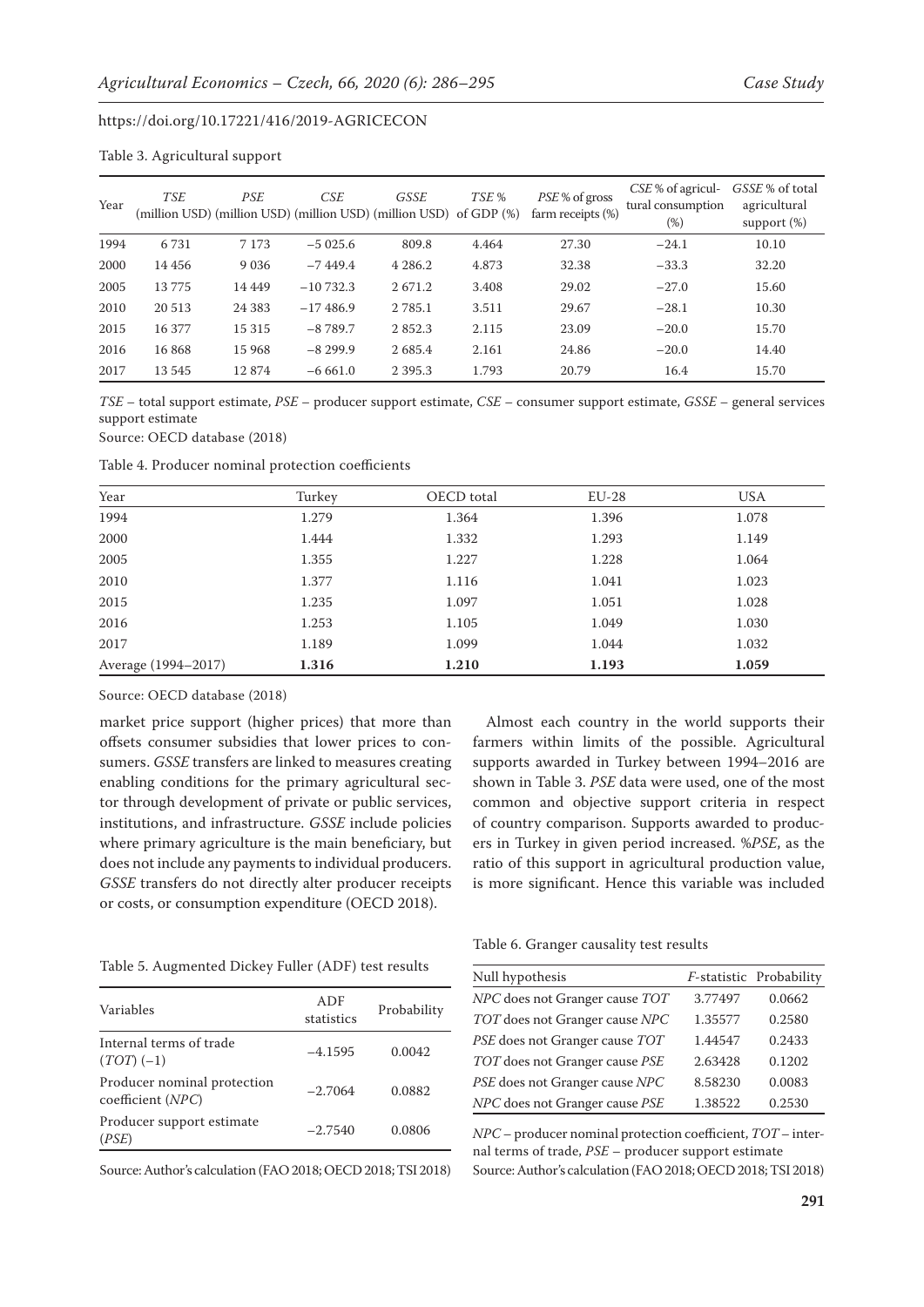| Lag            | Log L       | LR        | <b>FPE</b> | AIC       | SС        | HQ        |
|----------------|-------------|-----------|------------|-----------|-----------|-----------|
| $\overline{0}$ | $-224.8208$ |           | 1 573 325  | 22.78208  | 22.93144  | 22.81124  |
|                | $-208.1071$ | 26.74197* | 739 311*   | 22.01071* | 22.60815* | 22.12734* |
| 2              | $-205.8523$ | 2.931267  | 1 566 350  | 22.68523  | 23.73075  | 22.88932  |
| 3              | $-198.5028$ | 7.349496  | 2 263 638  | 22.85028  | 24.34388  | 23.14184  |
| 4              | $-187.4741$ | 7.720111  | 2915541    | 22.64741  | 24.58908  | 23.02644  |

https://doi.org/10.17221/416/2019-AGRICECON

| Table 7. Specifying convenient delay for vector autoregression (VAR) model |  |  |  |
|----------------------------------------------------------------------------|--|--|--|
|----------------------------------------------------------------------------|--|--|--|

\*Indicates lag order selected by the criterion, LR – sequential modified LR test statistic (each test at 5% level), Log L – log likelihood, FPE – final prediction error, SC – Schwarz information criterion, AIC – Akaike information criterion, HQ – Hannan-Quinn information criterion

Source: Author's calculation (FAO 2018; OECD 2018; TSI 2018)

in the VAR model. Examining %*PSE* data from the same period reveals there is no rise in *PSE* (Table 3).

The concept of protectionism today is not independent from domestic support awarded to agriculture by countries. *NPC* is one of the criteria used to compare agricultural protectionism levels of countries. Therefore, it was included in VAR model. *NPC* is over one both in Turkey and in the USA, in EU and in OECD. This means that there is support for agriculture. According to the numbers examined, we may state that, compared to other countries, agriculture in Turkey is supported more (Table 4).

**Vector autoregressive (VAR) model findings.** VAR model is defined as delay-distributed model where delay numbers of the variables in the model must be specified, and delayed variables must be included in the model. Intended for this aim, delayed values of variables are specified by ADF test and shown in Table 5. Here *TOT* variable was specified as first row difference stable, and other variables as stable at the level.

Granger causality test results for three VAR models in this study are shown in Table 6. Granger causality test determines the existence and direction of the relation between variables. There is a unidirectional cau-



Source: Author's calculation (FAO 2018; OECD 2018; TSI 2018)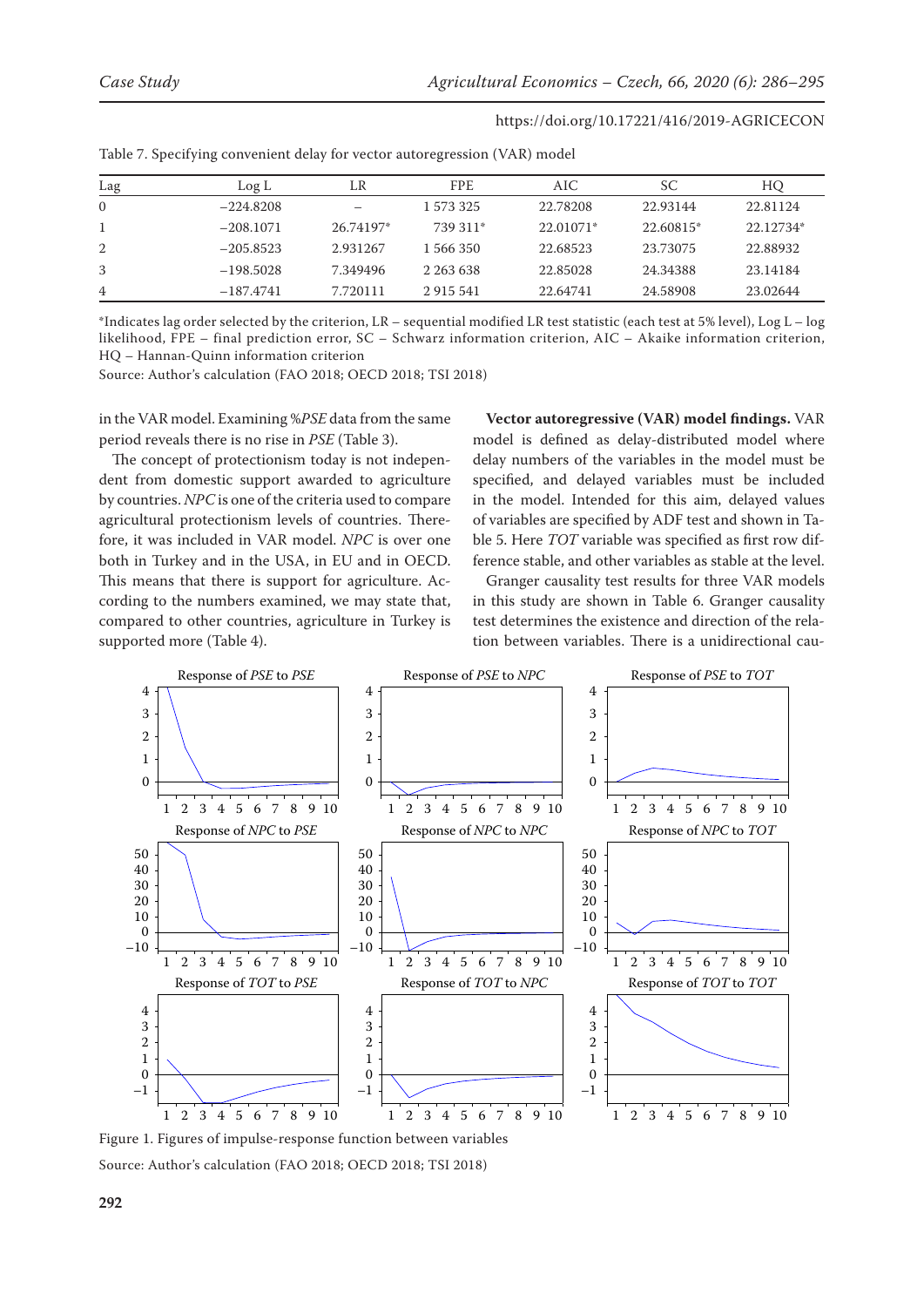sality between *NPC* and *TOT* according to test results. Accordingly, *NPC* is the reason for *TOT*s. Therefore, while *NPC* influences *TOT*, the opposite is not true. *TOT* has impact on *PSE*, while the opposite is not true. Another relation was observed between *PSE* and *NPC*, and the *PSE* influence on *NPC* was specified (Table 6).

Delay value of VAR model was specified and is shown in Table 7. VAR analysis takes into account the delayed values of variables taking part in the model. Thus, delayed value was taken as one for all the models

| Table 8. Variance separation of the model's variables |  |
|-------------------------------------------------------|--|
|-------------------------------------------------------|--|

| Period                        | SE                            | <b>PSE</b> | NPC      | <b>TOT</b> |  |  |  |
|-------------------------------|-------------------------------|------------|----------|------------|--|--|--|
| Variance decomposition of PSE |                               |            |          |            |  |  |  |
| 1                             | 4.20411                       | 100.0000   | 0.00000  | 0.00000    |  |  |  |
| $\overline{2}$                | 4.51957                       | 97.62170   | 1.27465  | 1.10365    |  |  |  |
| 3                             | 4.56808                       | 95.55947   | 1.38500  | 3.05553    |  |  |  |
| 4                             | 4.61180                       | 94.17998   | 1.37039  | 4.44963    |  |  |  |
| 5                             | 4.64109                       | 93.38967   | 1.35468  | 5.25566    |  |  |  |
| 6                             | 4.65815                       | 92.95293   | 1.34520  | 5.70187    |  |  |  |
| 7                             | 4.66771                       | 92.71261   | 1.33988  | 5.94752    |  |  |  |
| 8                             | 4.67301                       | 92.58013   | 1.33693  | 6.08294    |  |  |  |
| 9                             | 4.67595                       | 92.50696   | 1.33530  | 6.15774    |  |  |  |
| 10                            | 4.67758                       | 92.46648   | 1.33440  | 6.19912    |  |  |  |
|                               | Variance decomposition of NPC |            |          |            |  |  |  |
| 1                             | 68.31084                      | 71.70581   | 28.29419 | 0.00000    |  |  |  |
| $\overline{2}$                | 85.37433                      | 80.00369   | 19.98914 | 0.00717    |  |  |  |
| 3                             | 86.28094                      | 79.25407   | 19.85897 | 0.88697    |  |  |  |
| 4                             | 86.73866                      | 78.52750   | 19.67238 | 1.80012    |  |  |  |
| 5                             | 87.10335                      | 78.10669   | 19.51012 | 2.38319    |  |  |  |
| 6                             | 87.32786                      | 77.87420   | 19.41033 | 2.71547    |  |  |  |
| 7                             | 87.45563                      | 77.74611   | 19.35380 | 2.90009    |  |  |  |
| 8                             | 87.52688                      | 77.67542   | 19.32238 | 3.00221    |  |  |  |
| 9                             | 87.56641                      | 77.63634   | 19.30497 | 3.05869    |  |  |  |
| 10                            | 87.58831                      | 77.61471   | 19.29534 | 3.08995    |  |  |  |
|                               | Variance decomposition of TOT |            |          |            |  |  |  |
| 1                             | 5.06958                       | 3.50895    | 2.80755  | 93.68350   |  |  |  |
| $\overline{2}$                | 6.51114                       | 2.27896    | 3.07499  | 94.64605   |  |  |  |
| 3                             | 7.55013                       | 7.02742    | 2.45641  | 90.51617   |  |  |  |
| 4                             | 8.18855                       | 10.56067   | 2.10986  | 87.32947   |  |  |  |
| 5                             | 8.54423                       | 12.42183   | 1.94299  | 85.63517   |  |  |  |
| 6                             | 8.73860                       | 13.37729   | 1.85956  | 84.76315   |  |  |  |
| 7                             | 8.84498                       | 13.87844   | 1.81611  | 84.30545   |  |  |  |
| 8                             | 8.90346                       | 14.14695   | 1.79287  | 84.06019   |  |  |  |
| 9                             | 8.93571                       | 14.29287   | 1.78025  | 83.92689   |  |  |  |
| 10                            | 8.95353                       | 14.37285   | 1.77333  | 83.85383   |  |  |  |

*PSE* – producer support estimate, *NPC* – producer nominal protection coefficient, *TOT* – internal terms of trade Source: Author's calculation (FAO 2018, OECD 2018, TSI 2018)

in VAR analysis conducted, and Granger causality test. Sequential modified LR test statistic (LR), final prediction error (FPE), Akaike information criterion (AIC) and Hannan-Quinn information criterion (HQ) were taken into consideration to specify delay values.

Variance separation revealed which variables had more impact on *TOT* (Table 8). It is known that variance separation is an outcome of VAR model. Granger causality test specified which variables had direct impact on *TOT*. In variance separation, sizes of the impact of all variables were specified, together with variables having indirect impact on *TOT*. Therefore, an outcome of VAR model, variance separation has direct and indirect impacts. A break in *PSE* influences itself within a 10-year time with an average rate of 93%, while there is impact of 1.5% on *NPC* and 5% on *TOT*. However, an impact on *NPC* within a 10-year time influences *PSE* with 78% average rate, and 3% in case of *TOT*. Granger causality test turns result of *NPC* effect on *PSE*, while the same results were recorded with variance separation (Table 8).

Impulse-response function specifies whether or not the agents influencing *TOT* will be used as policy variable (Figure 1). Accordingly, *PSE* impact on *NPC* and *TOT* was revealed, while the same result was obtained with Granger causality test (Figure 1, Table 6). *NPC* impact on *TOT* is not at a significant level, estimating that *PSE* may be used as a policy variable. Thus, producer supports influence product prices, and this in turn changes *TOT* in favour of producers. It is concluded to take this impact into consideration, and *PSE* to be used as a policy variable.

## **CONCLUSION AND FURTHER REMARKS**

Today, agriculture policies focus on agricultural sustainability. The first condition for this is that producers do not give up production. Producers target a certain income level. Generally, one of the main targets of agriculture policy is to enhance low producer income. Therefore, as in every country, agriculture sector is supported in Turkey. In many studies, the effects on production and trade, and the importance or even necessity of supports in terms of agricultural sustainability have been reviewed. By contrast with this, the effects of supports on the competition of the producers have not been examined much. This study is aimed at overcoming this deficiency. For this purpose, giving the opportunity to examine all variables simultaneously, VAR model is used. *TOT* variable which explained competition situation was also involved in the model,

**293**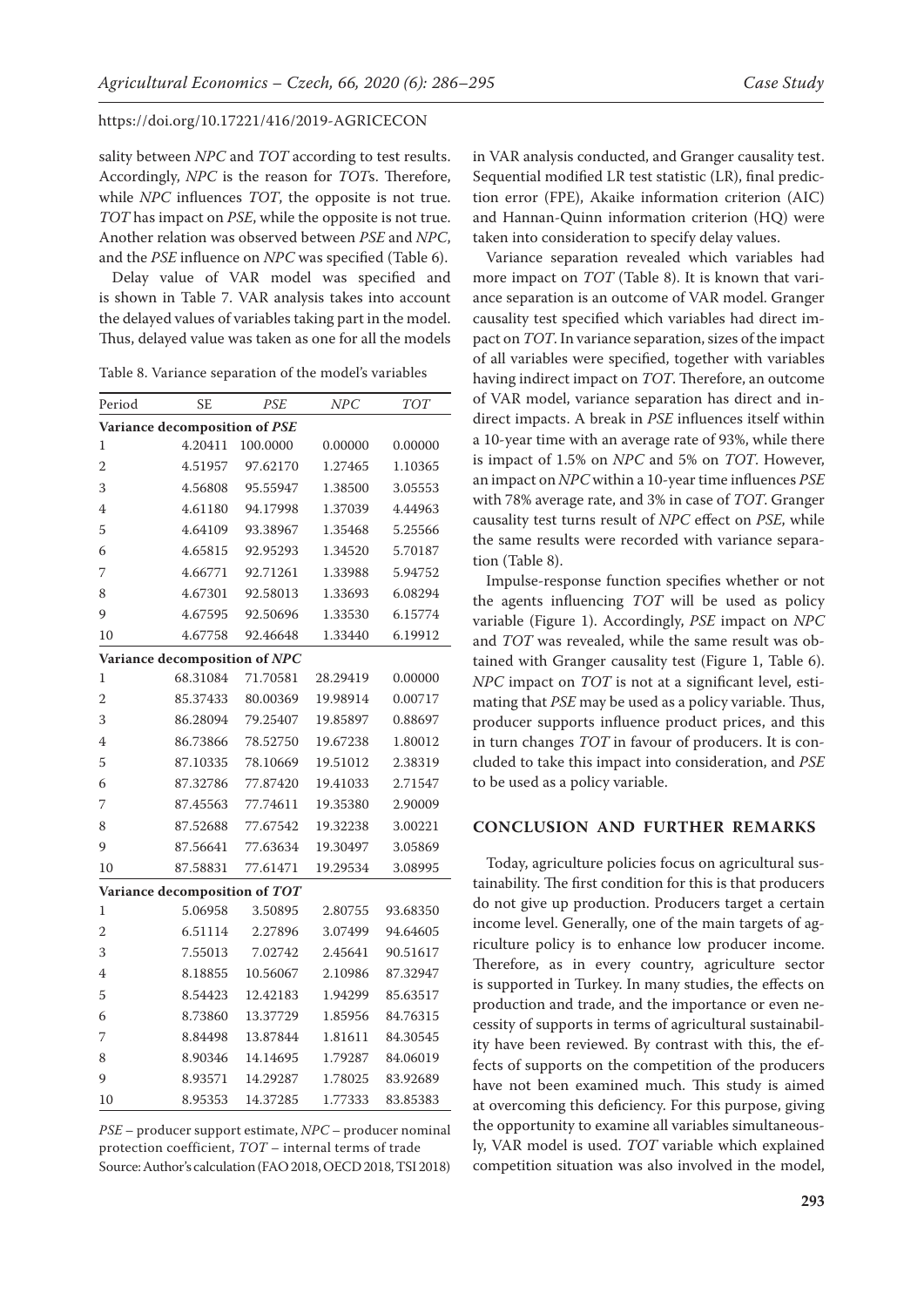beside the variable which calculated supporting levels of *PSE* and *NPC*.

According to OECD data, *TOT* developed to the detriment of agriculture in long term, despite the fact that agricultural protectionism in Turkey is higher than in developed countries. This means capital transfer from agriculture sector to industry and service sectors. In other words, agriculture sector is taxed in this way. Therefore, the belief that agriculture is a protected sector has become controversial.

According to VAR model results, *PSE* and *NPC* are reasons of *TOT*. In other words, *PSE* and *NPC* will increase unless there are market conditions that will turn *TOT* to advantage of agriculture. Thereby, countries will have to further support their non-competitive producers.

Furthermore, it was found that *PSE* has a considerable impact on *TOT*. As a conclusion, it is suggested for agriculture organization to consider this impact, and for *PSE* to be used as policy variable.

Input price rise in Turkey is faster than the rise in product prices. Costs are high for agricultural products. Competition power is decreasing, while agricultural supports are increasing. Therefore, support implemented must be discussed rather than the amount of support. Supports that are especially competitive, boosting up product farmyard prices, will be more efficient and beneficial for farmers. Moreover, agricultural policy means must be expanded, such as input and credit subsidies, in order to lower production costs.

## **REFERENCES**

- Arisoy H., Bayramoglu Z., Karakayaci Z., Oguz C. (2017): The effect of agricultural support on the economic sustainability of agricultural enterprises. Custos e Agronegócio Online, 13.
- Benavıdes-Perales G., Tellez-Leon I.E., Venegas-Martınez F. (2018): The impact of banking and external sectors on Mexican agriculture in the period 1995–2015. Agricultural Economics – Czech, 64: 36–49.
- Callen J., Segal D. (2004): Do accruals drive firm-level stock returns? A variance decomposition analysis. Journal of Accounting Research, 42: 527–560.
- Cechura L. (2008): Theoretical-empirical analysis of the role of the SGAFF in financing of farmers' activities. Agricultural Economics – Czech, 54: 476–488.
- Dickey D.A., Fuller W.A. (1981): Likelihood ratio statistics for autoregressive time series with a unit root. Econometrica, 49: 1057–1072.
- Dunmore J.C. (1986): Competitiveness and comparative advantage of U.S. agriculture. In: Proceedings 1986 National

## https://doi.org/10.17221/416/2019-AGRICECON

Public Policy Education Conference, Denver, Colorado, Sept 16, 1986: 31.

- Erokhin V., Ivolga A., Heijman W. (2014): Trade liberalization and state support of agriculture: effects for developing countries. Agricultural Economics – Czech, 60: 524–537.
- FAO (2018): Food and Agriculture Organization Data. Available at http://www.fao.org/faostat/en/#data
- Fohlin C., Robinson S., Schluter G. (1989): Terms of trade and factor commitments in agriculture. Journal of Agricultural Economics Research, 41.
- Gujarati Damodar N., Porter D.C. (2009): Essentials of Econometrics. 4<sup>th</sup> Ed., McGraw-Hill Education.
- Hossain A.A. (2009): Macroeconomic policies and agricultural terms of trade, Bangladesh, 1952–2005. Journal of Contemporary Asia, 39: 204–230.
- Jensen N.M., Shin M.J. (2014): Globalization and domestic trade policy preferences: foreign frames and mass support for agriculture subsidies. International Interactions, 40: 305–324.
- Klomp J., Haan J.D. (2013): Conditional election and partisan cycles in government support to the agricultural sector: an empirical analysis. American Journal of Agricultural Economics, 95: 793–818.
- Lütkepohl H. (2011): I Gusti Ngurah Agung (2009): Time Series Data Analysis Using Eviews. Book Review. Statistical Papers, Springer, 52: 497–499.
- Moon W., Pino G. (2018): Do U.S. citizens support government intervention in agriculture? Implications for the political economy of agricultural protection. Agricultural Economics, 49: 119–129.
- OECD (2018): Organization for Economic Co-operation and Development Data. Available at https://data.oecd.org/emp/ labour-force.htm#indicator-chart (accessed Oct 24, 2019).
- Pawlak K. (2018): Agricultural support policy as a determinant of international competitiveness: evidence from the EU and US. Proceedings 2018 International Conference Economic Science for Rural Development No 47, Jelgava, LLU ESAF, May 9–11, 2018: 229–237.
- Phillips G.D.A., Tzavalis E. (2007): The Refinement of Econometric Estimation and Test Procedure. New York, Cambridge University Press.
- Rockström J., Williams J., Daily G., Noble A., Matthews N., Gordon L., Wetterstrand H., DeClerck F., Shah M., Steduto P., Fraiture C., Hatibu N., Unver O., Bird J., Sibanda L., Smith J. (2017): Sustainable intensification of agriculture for human prosperity and global sustainability. Ambio, 46: 4–17.
- Russo C., Goodhue R.E., Sexton R.J. (2011): Agricultural support policies in imperfectly competitive markets: why market power matters in policy design. American Journal of Agricultural Economics, 93: 1328–1340.